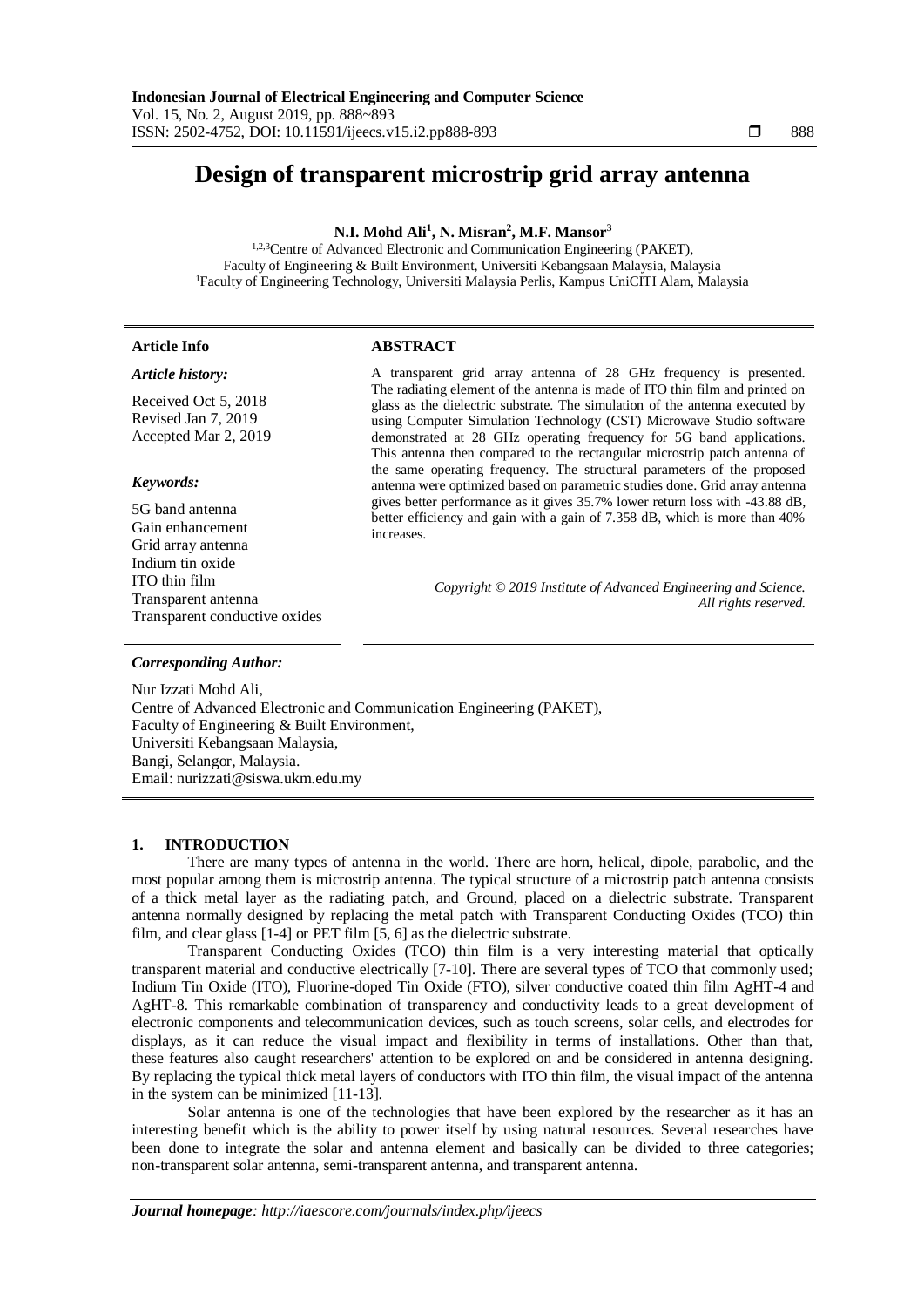For non-transparent solar antenna, the problem is the design normally bulky in size and complicated design [14-16]. Some design of the category facing blockade effect [17, 18]. Normally for semi-transparent solar antenna, clear glass or plastic will be used as the substrate but still using solid metal as the radiating element. The structure of the patch improvised to permit sunlight to pass through to the solar cell that normally placed on the bottom as Ground [3, 19, 20] or as the reflector of the antenna [21]. One of the problems of these antennas is the shadowing effect that affecting solar performances as the structure of the antenna itself blocked the sunlight to reach the solar cell due to its material properties. For transparent antenna, all antennas elements are transparent but the design is complicated and the antenna performance is compromised [4, 22].

Grid array antenna was firstly introduced by Kraus in 1964 [23] and then the concept implemented on microstrip by Conti in 1981 [24]. This type of antenna has very interesting characteristics such as traveling wave, frequency scanning, the flexibility of tilting the beam, high gains, and ease of extension and fabrication [25, 26]. There are many techniques to improve the gain of antenna; array techniques, superstrate technique, slotted ground or patch technique, but considering the most suitable one to be implemented on the structure, Grid Array technique is used.

Grid array antenna consists of several grid cells as the radiating element on a dielectric and backed by a ground plane. [Figure 1](#page-1-0) shows the single element of the cells formed by combining two types of lines, long side, *l* and short side, *s*, which act as the transmission line and the radiation element respectively [27].



Figure 1. Single element of grid array

<span id="page-1-0"></span>In this paper, a design of transparent microstrip grid array antenna will be presented and discussed. The performance will be compared to a reference antenna which is a rectangular microstrip patch and both antennas are operating at 28 GHz frequency of 5G band application. The dielectric of the antenna is made of glass and the radiating element, as well as the ground plane, is made of Indium Tin Oxide (ITO) thin film.

#### **2. RESEARCH METHOD**

[Figure 2](#page-1-1) shows the rectangular microstrip patch antenna which as a reference antenna of 28 GHz operating frequency. ITO thin film with sheet resistance,  $\mathbf{R}_S$  of 10 $\Omega$ /sq used as the radiating patch material, and the thickness of the layer determined based on the equation discussed in [28-31]. The material of the substrate layer is glass with dielectric constant,  $\varepsilon_r$  and thickness of 4.82 and 1.10 mm respectively. [Table 1](#page-1-2) shows the optimized dimension of the reference design based on equations in [32].

<span id="page-1-2"></span>

<span id="page-1-1"></span>Figure 2. Reference antenna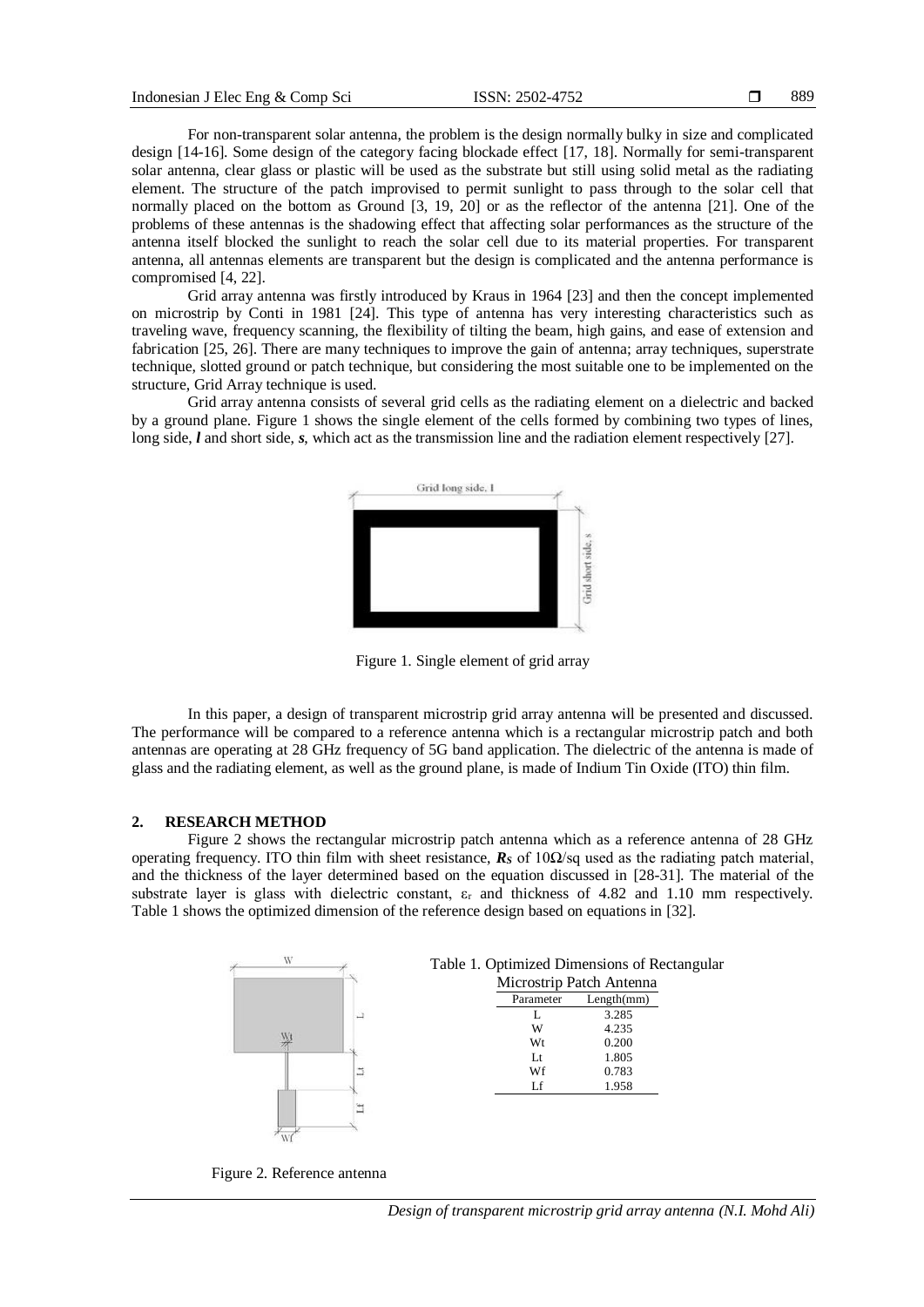For grid array antenna, the loop dimensions are approximately half of guided wavelength vertically  $(s=\lambda_g/2)$  and one full guided wavelength horizontally  $(l=\lambda_g)$  [27]. [Figure 3](#page-2-0) shows the front view of the transparent Grid Array Antenna with 8 optimized loops.



Figure 3. Top view of the transparent grid array antenna

<span id="page-2-0"></span>[Figure 4](#page-2-1) an[d Figure 5](#page-2-2) show the study of parameter *W<sup>L</sup>* and *W<sup>S</sup>* respectively. For the short arm, *W<sup>S</sup>* is varied from 1.00mm with 0.05mm increment and shows that the resonance frequency, *f<sup>r</sup>* shifted to the right side as the width of the short arm, *W<sup>S</sup>* gets wider, whereas the effects on the return losses are insignificant. Contrary with the width of the long arm, *WL*, which varied starting from 0.5mm with the step size of 0.1mm, and as it increases, the return loss will be decreased together with the frequencies, *f<sup>r</sup>* until it reaches 0.9mm, then the changes are minimal. [Table 2](#page-3-0) shows the optimized dimension of the design.



Figure 4. Parametric study of short arm width, *W<sup>S</sup>*

<span id="page-2-1"></span>

<span id="page-2-2"></span>Figure 5. Parametric study of long arm width, *WL*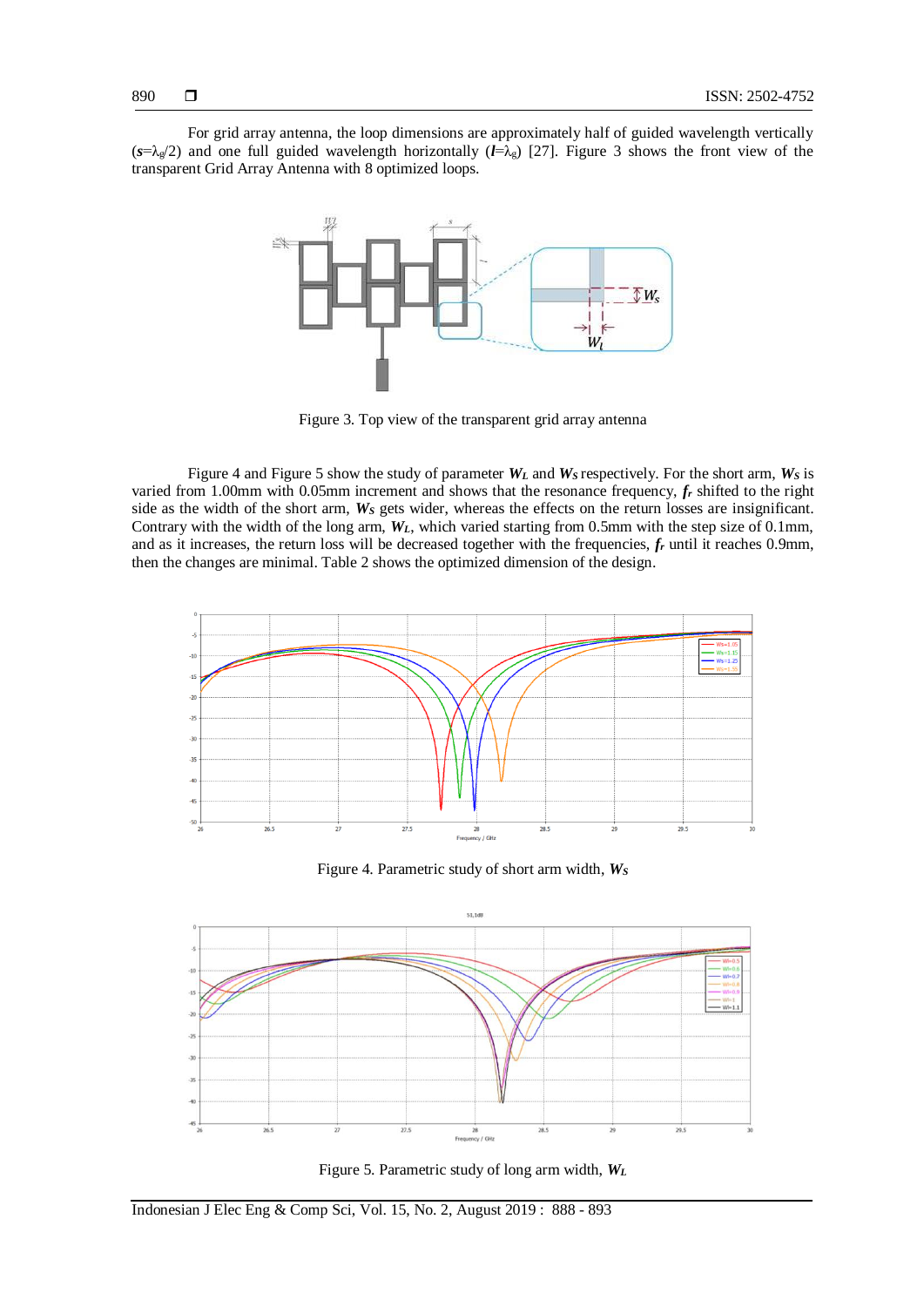Table 2. Optimized Dimension of Transparent Grid Array Antenna

| Parameter | Length (mm) |  |
|-----------|-------------|--|
|           | 4.814       |  |
| S         | 2.438       |  |
| Wī.       | 1.000       |  |
|           | 1.250       |  |
|           |             |  |

## <span id="page-3-0"></span>**3. RESULTS AND ANALYSIS**

[Figure 6](#page-3-1) shows the frequency response of both reference and transparent grid array antennas with a resonance frequency of 28GHz and **Error! Reference source not found.** shows the results summary of return loss and bandwidth of the design. From the results shown, the transparent grid array antenna gives better performance in terms of efficiency as it has 35.7%. lower return loss. Whereas, as predicted, the reference antenna gives wider bandwidth compare to the grid array as discussed in [33]. Besides that, the size of the reference antenna is also a concern as it will be difficult to do the realization due to its small size compare to the Grid

Array antenna.



Figure 6. Frequency response

| Grid Array<br>Reference<br>Parameters |  |
|---------------------------------------|--|
| $-43.88$<br>$-32.335$<br>Return loss  |  |
| 1.253<br>Bandwidth (GHz)<br>4.018     |  |
| Bandwidth (%)<br>14.35<br>448         |  |

<span id="page-3-1"></span>[Figure 7](#page-3-2) shows the 3D radiation pattern of both antennas designed and [Table 4](#page-3-3) shows the summarization of gain, VSWR, and the radiation efficiencies. As shown in the table, VSWR and radiation efficiency of both antennas are satisfactory which are near to 1 and higher than 50 percent respectively. But Grid Array antenna gives better efficiency compared to the reference one. The fact that grid array antenna is one of the methods used for enhancing gain, then, as expected the gain of the Transparent Grid Array antenna is almost 42% higher compared to the basic rectangular antenna.



<span id="page-3-3"></span>Table 4. Gain, VSWR, and Radiation Efficiency Result

| .                   |           |            |  |  |  |
|---------------------|-----------|------------|--|--|--|
| Parameter           | Reference | Grid Array |  |  |  |
| Gain (dB)           | 5.192     | 7.358      |  |  |  |
| <b>VSWR</b>         | 1.05      | 1.01       |  |  |  |
| Rad. Efficiency (%) | 77.88%    | 83.68%     |  |  |  |

<span id="page-3-2"></span>Figure 7. 3D radiation pattern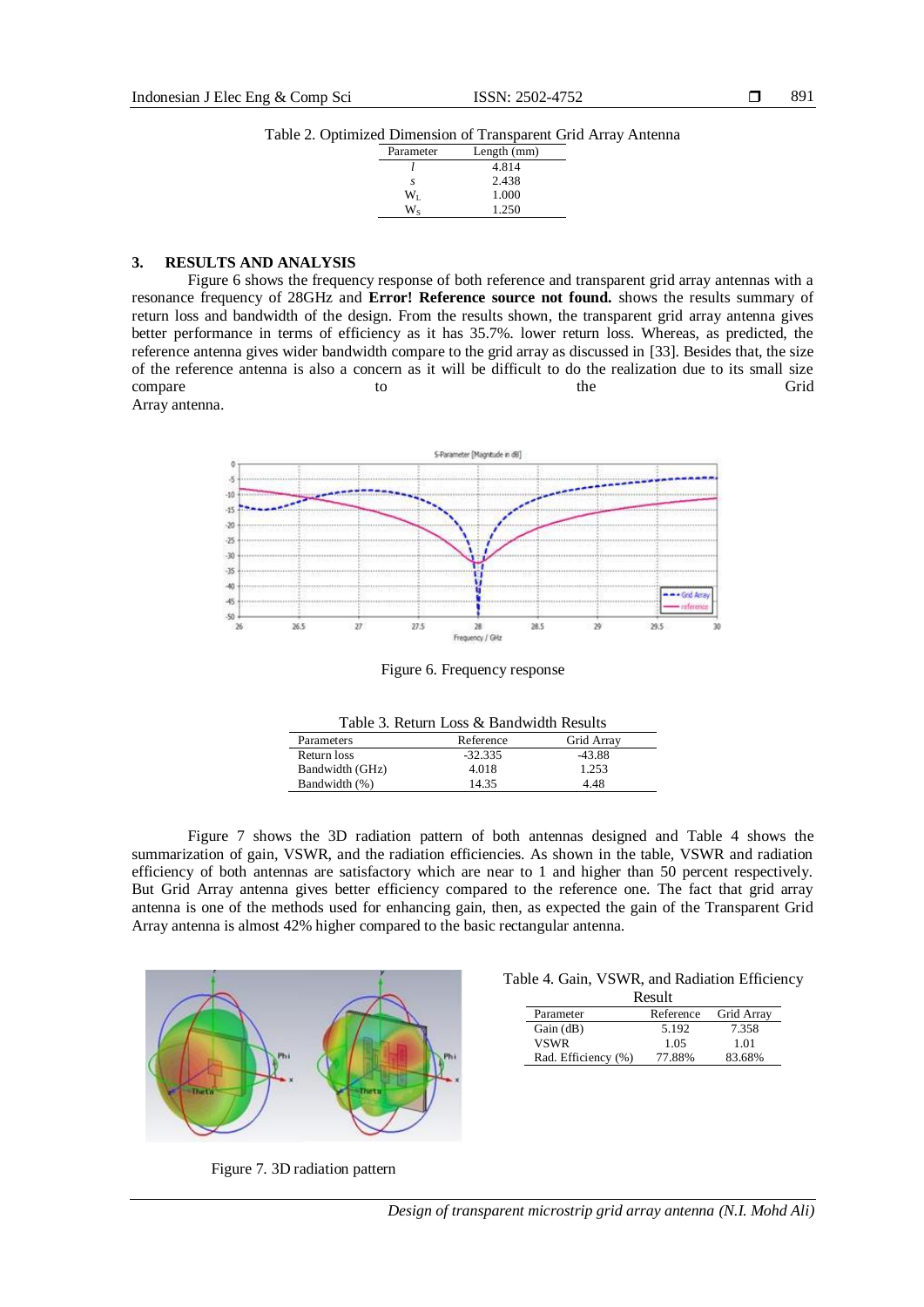#### **4. CONCLUSION**

This paper compares two types of transparent antenna that operate in 28 GHz frequency, which are using ITO thin film as the radiating material. The designs that have been discussed are transparent microstrip grid array antenna and a basic rectangular microstrip patch antenna. Basic rectangular patch antenna gives wider bandwidth, but Grid Array antenna gives better performance in terms of higher radiation efficiency and gain with much lower return loss.

#### **ACKNOWLEDGMENTS**

The authors would like to express their appreciation to the support and contributions from those who assist in this research directly or indirectly especially for UKM Research Grant GUP-2016-050 for funding this publication.

#### **REFERENCES**

- [1] S. Sheikh, M. Shokooh-Saremi, and M.-M. Bagheri-Mohagheghi, "Transparent microstrip patch antenna based on fluorine-doped tin oxide deposited by spray pyrolysis technique," *IET Microwaves, Antennas Propag.*, vol. 9, no. 11, pp. 1221–1229, 2015.
- [2] M. J. Roo-Ons, S. V. Shynu, M. J. Ammann, S. J. McCormack, and B. Norton, "Transparent Patch Antenna on a-Si Thin-Film Glass Solar Module," *Electron. Lett.*, vol. 47, no. 2, pp. 85–86, 2011.
- [3] O. Yurduseven, D. Smith, and M. Elsdon, "A Transparent Meshed Solar Monopole Antenna for UWB Applications," *8th Eur. Conf. Antennas Propag. (EuCAP 2014)*, pp. 2145–2149, Apr. 2014.
- [4] T. Peter, T. A. Rahman, S. W. Cheung, R. Nilavalan, H. F. Abutarboush, and A. Vilches, "A Novel Transparent UWB Antenna for Photovoltaic Solar Panel Integration and RF Energy Harvesting," *IEEE Trans. Antennas Propag.*, vol. 62, no. 4, pp. 1844–1853, 2014.
- [5] M. S. A. Rani *et al.*, "Electromagnetic Behaviors of Thin Film CPW-Fed CSRR Loaded on UWB Transparent Antenna," *IEEE Antennas Wirel. Propag. Lett.*, vol. 13, pp. 1239–1242, 2014.
- [6] C.-T. Lee, C.-M. Lee, and C.-H. Luo, "The Transparent Monopole Antenna for WCDMA and WLAN," in *2006 IEEE Annual Wireless and Microwave Technology Conference*, 2006, pp. 1–3.
- [7] T. J. Coutts, T. O. Mason, J. D. Perkins, and D. S. Ginley, "Transparent Conducting Oxides : Status and Opportunities in Basic Research," in *195th Meeting of the Electrochemical Society*, 1999, no. August.
- [8] Y. Augarten, A. Wrigley, U. Rau, and B. E. Pieters, "Calculation of the TCO sheet resistance in thin film modules using electroluminescence imaging," *2017 IEEE 44th Photovolt. Spec. Conf. PVSC 2017*, no. 4, pp. 1–5, 2018.
- [9] J. George *et al.*, "Optimization of Electrical and Optical Properties in Multilayer TCO Thin Film Structures," in *2009 34th IEEE Photovoltaic Specialists Conference (PVSC)*, 2009, pp. 440–444.
- [10] A. Selamat, K. Mat, N. Misran, M. T. Islam, and M. F. Mansor, "Bandwidth performance analysis of different glass's dielectric permittivity on reflectarray radiating element," in *2016 International Conference on Advances in Electrical, Electronic and Systems Engineering, ICAEES 2016*, 2017.
- [11] J. Hautcoeur, F. Colombel, M. Himdi, X. Castel, and E. M. Cruz, "Large and Optically Transparent Multilayer for Broadband H-Shaped Slot Antenna," *IEEE Antennas Wirel. Propag. Lett.*, vol. 12, pp. 933–936, 2013.
- [12] J. Hautcoeur, L. Talbi, K. Hettak, and M. Nedil, "60 GHz optically transparent microstrip antenna made of meshed AuGL material," *IET Microwaves, Antennas Propag.*, vol. 8, no. 13, pp. 1091–1096, Oct. 2014.
- [13] G. Sun, B. Muneer, and Q. Zhu, "A study of microstrip antenna made of transparent ITO films," *2014 IEEE Antennas Propag. Soc. Int. Symp.*, pp. 1867–1868, Jul. 2014.
- [14] E. H. Lim, K. W. Leung, C. C. Su, and H. Y. Wong, "Green antenna for solar energy collection," *IEEE Antennas Wirel. Propag. Lett.*, vol. 9, pp. 689–692, 2010.
- [15] O. Yurduseven, D. Smith, N. Pearsall, and I. Forbes, "Design of a highly efficient wideband suspended solar array antenna," *Proc. 2012 IEEE Int. Symp. Antennas Propag.*, no. 1, pp. 1–2, Jul. 2012.
- [16] S. Yoshida *et al.*, "7/8-GHz band 2×2 circular patch active integrated array antenna for solar sail applications," in *2013 IEEE Antennas and Propagation Society International Symposium (APSURSI)*, 2013, pp. 1278–1279.
- [17] M. J. Roo-Ons, S. V. Shynu, M. Seredynski, M. J. Ammann, S. J. McCormack, and B. Norton, "Influence of solar heating on the performance of integrated solar cell microstrip patch antennas," *Sol. Energy*, vol. 84, no. 9, pp. 1619–1627, Sep. 2010.
- [18] S. V. Shynu, M. J. R. Ons, M. J. Ammann, S. Gallagher, and B. Norton, "Inset-Fed Microstrip Patch Antenna with Integrated Polycrystalline Photovoltaic Solar Cell," in *The Second European Conference on Antennas and Propagation EuCAP 2007.*, 2007, pp. 1–4.
- [19] T. W. Turpin and R. Baktur, "Meshed Patch Antennas Integrated on Solar Cells," *IEEE Antennas Wirel. Propag. Lett.*, vol. 8, pp. 693–696, 2009.
- [20] O. Yurduseven, D. Smith, N. Pearsall, I. Forbes, and D. Johnston, "A meshed multiband solar patch array antenna," in *LAPC 2012 - 2012 Loughborough Antennas and Propagation Conference*, 2012, pp. 1–5.
- [21] S. V. Shynu, M. J. R. Ons, G. Ruvio, M. J. Ammann, S. McCormack, and B. Norton, "A Microstrip Printed Dipole Solar Antenna Using Polycrystalline Silicon Solar Cells," in *2008 IEEE Antennas and Propagation Society International Symposium*, 2008, no. 1, pp. 1–4.